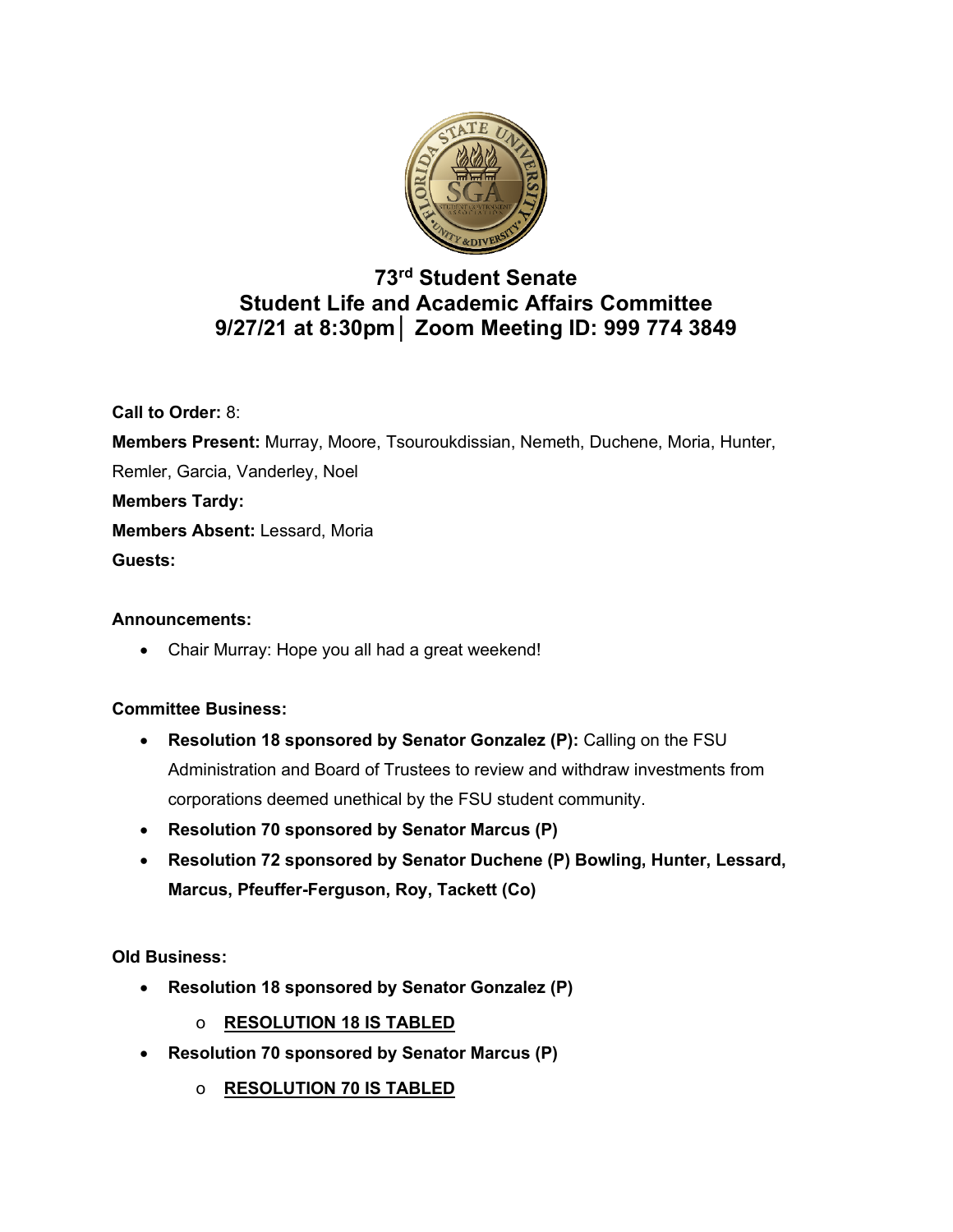#### **New Business:**

- **Resolution 72 sponsored by Senator Duchene (P) Bowling, Hunter, Lessard, Marcus, Pfeuffer-Ferguson, Roy, Tackett (Co)**
	- Opening Statement:
		- Hi everyone! Resolution 72 calls on the School of Theatre, the School of Dance, and the College of Music to adopt unique native land acknowledgements for their respective colleges/schools. These are to be written in the programs for all official performances, written on their websites, and to be read aloud as a pre-show announcement. The resolution outlines the reasons why this is important specifically for the arts. It's narrowed for the arts because I'm a College of Fine Arts senator, and it will get more attention from my college if it's specifically geared towards it. I've reached out to all of the colleges and schools that are targeted in resolution, and they all seem amiable to it. One thing that is notable is that the Department of Art History and the Museum of Fine Arts which are both in the College of Fine Arts already have adopted land acknowledgments and are on the website, so there is precedent. One of the questions that the School of Theatre leadership asked me is if this was even something they'd be allowed to do, so the fact that organizations within the College of Fine Arts have already done so is a good precedent. Also I want to be clear that the language strongly encourages these organizations, but there is not stronger language than that that could be more controversial or out of the scope of a resolution.
	- Technical Non-Debatable Questions:

## ■ **Hunter moves to enter round-table discussion; Tsouroukdissian seconds**

- Round-Table Discussion:
	- Hunter: I want to voice my full support for this resolution. I spoke with Senator Duchene about all of its specificities, and I think it is important to note that fine arts affect and are affected by our place on indigenous land so differently than lets say Senate. For example, so many parts of dance are taken from Seminole culture and Native American culture in general. It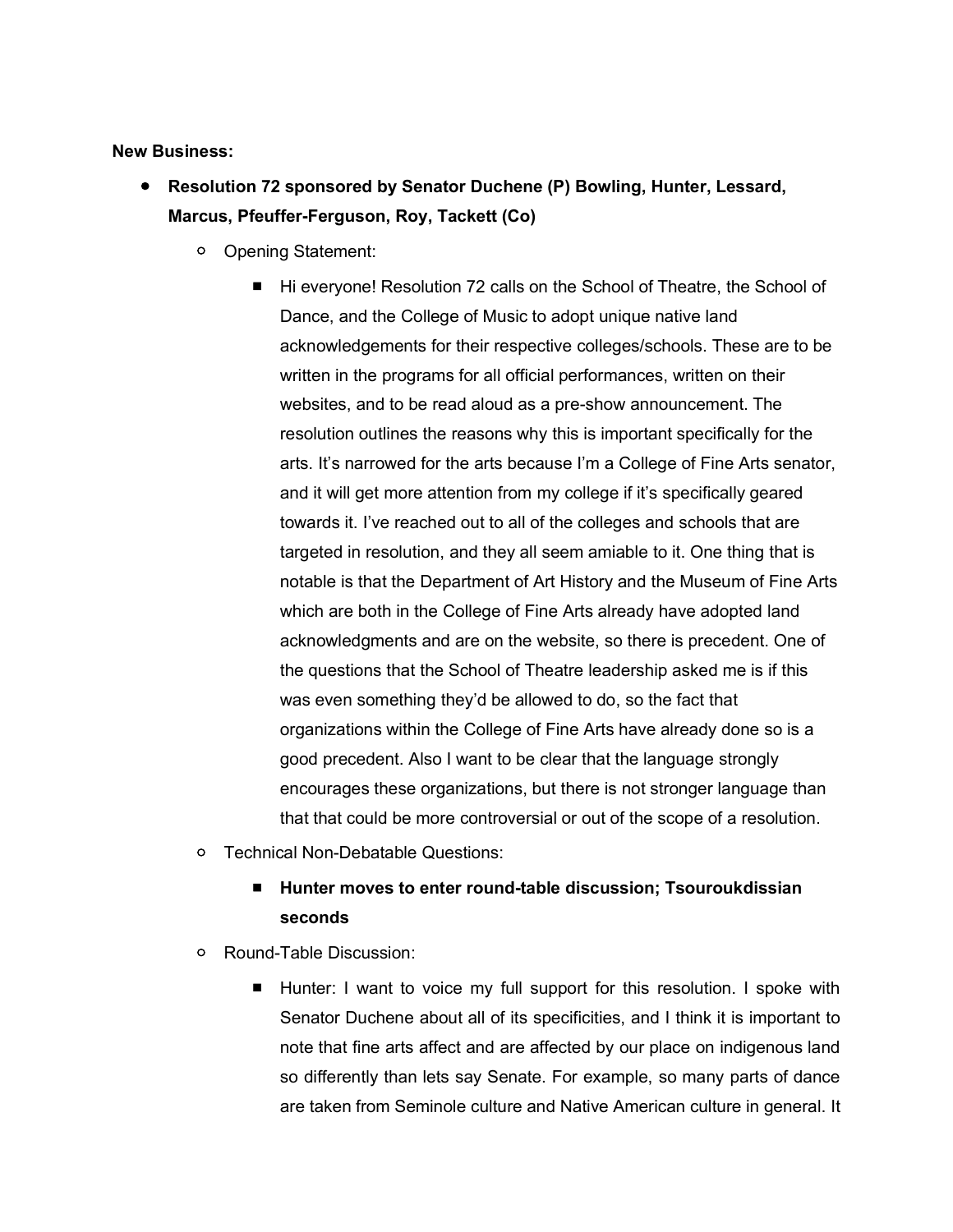is also important to encourage individual colleges to interpret land acknowledgements differently instead of having a catch all because every department is so different and resides on Seminole land in a different capacity. I will be voting yes and would like to thank the sponsor for doing such a thorough job.

- Nemeth: I want to second everything Senator Hunter said and add that this is a perfect example of a Senator advocating on behalf of their college. I will definitely be voting yes.
- **Hunter moves to call to question; Tsouroukdissian seconds**
- Closing:
	- Thank you all so much, and I'm looking forward to talking about this more on the Senate floor on Wednesday.
- Vote:
	- Yes: 8 [Tsouroukdissian, Nemeth, Duchene, Hunter, Remler, Garcia, Vanderley, Noel]
	- $\blacksquare$  No: 0
	- Abstain: 0
	- **RESOLUTION 72 PASSES**

## **Unfinished Business:**

- **Resolution 18 sponsored by Senator Gonzalez (P):** Calling on the FSU Administration and Board of Trustees to review and withdraw investments from corporations deemed unethical by the FSU student community.
- **Resolution 70 sponsored by Senator Marcus (P)**

## **Closing Announcements:**

- Chair Murray: Thank you all for a good meeting!
- Vice Chair Nemeth: Thank you all for making this a quick and easy meeting so Senator Duchene can get to his practice.
- Tsouroukdissian: Senator Preshia and I are working on a piece of legislation to address Senators not showing up to present their legislation at committee, and we would love for you all to co-sponsor.